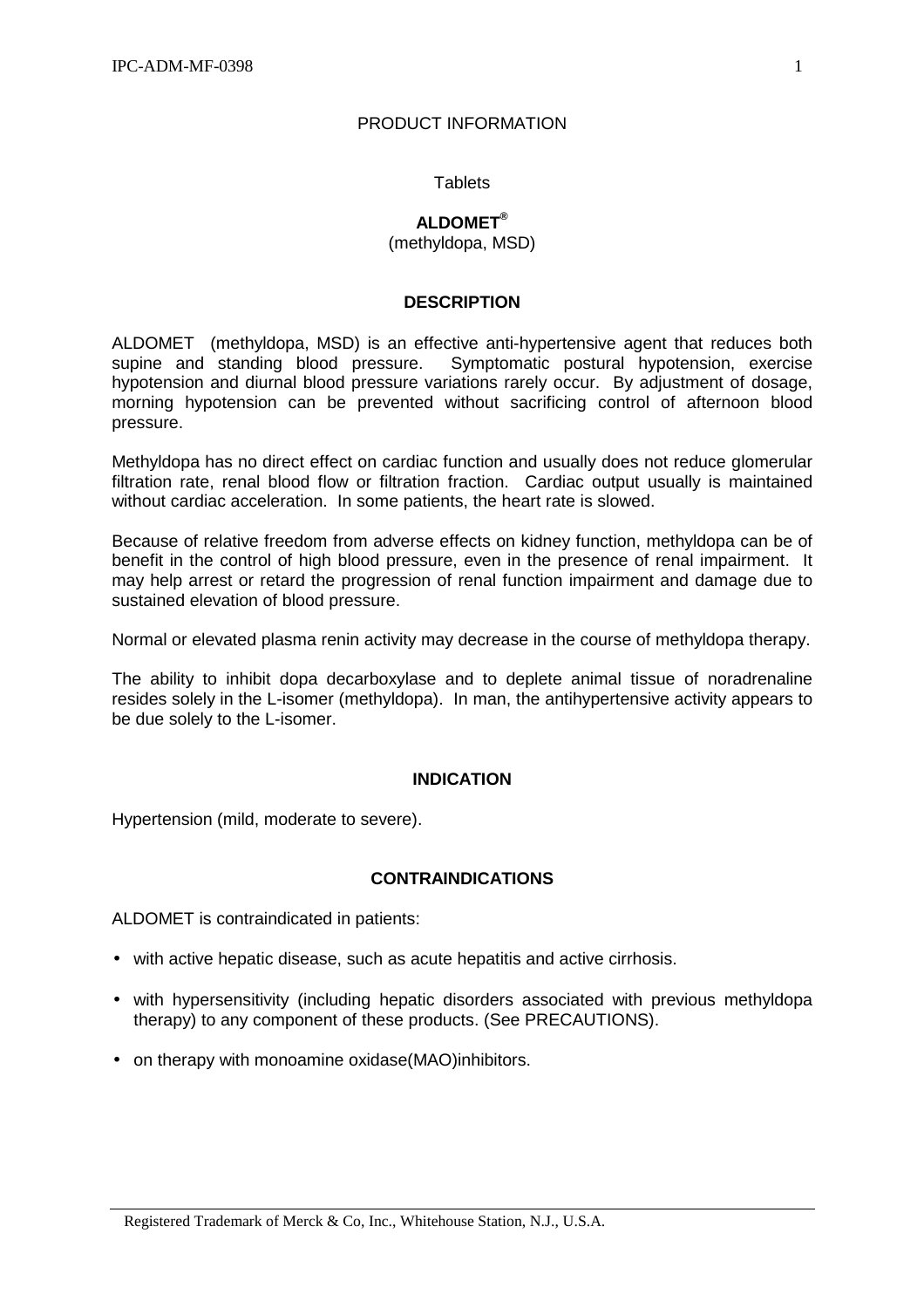#### **PRECAUTIONS**

Acquired haemolytic anaemia has occurred rarely in association with methyldopa therapy. Should clinical symptoms indicate the possibility of anaemia, haemoglobin and/or haematocrit determinations should be performed. If anaemia is present, appropriate laboratory studies should be done to determine if haemolysis is present. Evidence of haemolytic anaemia is an indication for discontinuation of the drug. Discontinuation of methyldopa alone, or the initiation of adrenocortical steroids, usually results in a prompt remission of anaemia. Rarely, however, fatalities have occurred.

Some patients on continued therapy with methyldopa develop a positive direct Coombs test. The incidence of positive Coombs test as reported by different investigators has averaged between 10 and 20 percent. A positive Coombs test rarely occurs in the first six months of therapy with methyldopa and if not encountered within 12 months, is unlikely to develop with continued administration. This phenomenon is also dose-related with the lowest incidence occurring in patients receiving 1g of methyldopa or less per day. Reversal of the positive Coombs test occurs within weeks to months after discontinuation of the drug.

Should the need for transfusion arise, prior knowledge of a positive Coombs reaction will aid in evaluation of the cross match. Patients with a positive Coombs test at the time of cross match may exhibit an incompatible minor cross match. When this occurs, an indirect Coombs test should be performed. If negative, transfusion with such blood which is otherwise compatible in the major cross match may be carried out. However, if positive, the advisability of transfusion with blood compatible in the major cross match should be determined by a haematologist or expert in transfusion problems.

Rarely, a reversible reduction of the white blood cell count with a primary effect on the granulocytes has been seen. The granulocyte count returned promptly to normal on discontinuance of the drug. Reversible thrombocytopenia has occurred rarely. Occasionally, fever has occurred within the first three weeks of administration of methyldopa. In some cases this fever has been associated with eosinophilia or abnormalities in one of more liver function tests. Jaundice, with or without fever, may occur also, with onset usually within the first two or three months of therapy. In some patients the findings are consistent with those of cholestasis. Rare cases of fatal hepatic necrosis have been reported.

Liver biopsy, performed in several patients with liver dysfunction, showed a microscopic focal necrosis compatible with drug hypersensitivity. A determination of hepatic function and a white cell and differential blood count should be done at intervals during the first 6 - 12 weeks of therapy, or whenever an unexplained fever may occur. If fever, abnormalities in liver function tests, or jaundice appear, therapy with methyldopa should be stopped. If related to methyldopa, the temperature and abnormalities in liver function characteristically have reverted to normal when the drug was discontinued. Methyldopa should not be reinstituted in such patients. Methyldopa should be used with caution in patients with a history of previous liver disease or dysfunction.

Patients may require reduced doses of anaesthetics when on ALDOMET. If hypotension does occur during anaesthesia, it can usually be controlled by vasopressors. The adrenergic receptors remain sensitive during treatment with methyldopa.

Dialysis removes methyldopa; therefore, hypertension may recur after this procedure.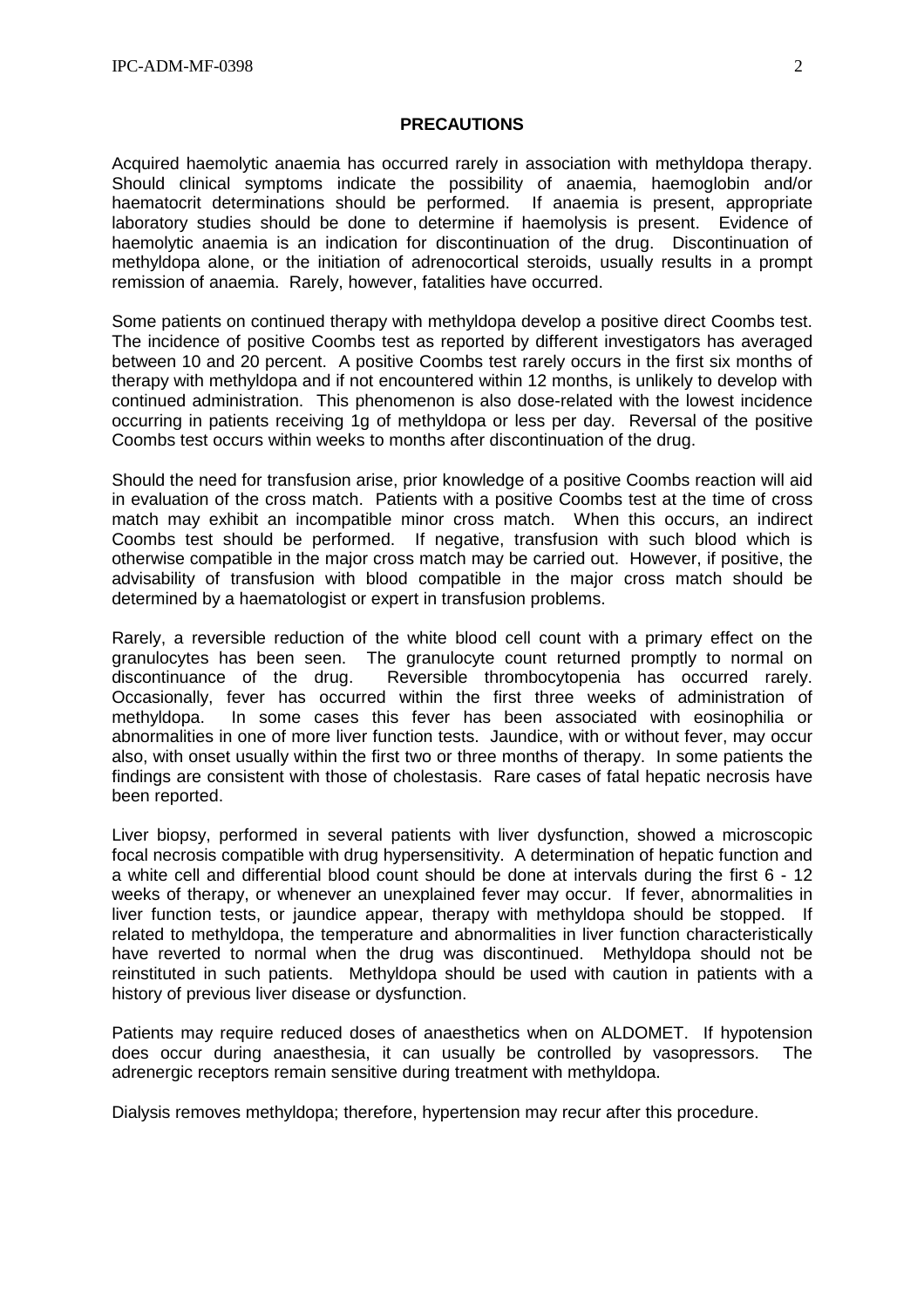## Interference with Laboratory Tests

Methyldopa may interfere with the measurement of urinary uric acid by the phosphotungstate method, serum creatinine by the alkaline picrate method and SGOT by colorimetric method. Interference with spectrophotometric methods for SGOT analysis has not been reported.

Since methyldopa will cause fluorescence in urine samples at the same wave lengths as catecholamines, spuriously high concentrations of urinary catecholamines may be reported. This will interfere with the diagnosis of phaeochromocytoma.

It is important to recognise this phenomenon before a patient with a possible phaeochromocytoma is subjected to surgery. Methyldopa does not interfere with measurement of VMA (vanillylmandelic acid) by those methods which convert VMA to vanillin. Methyldopa is not recommended for the treatment of patients with phaeochromocytoma.

Rarely, when urine is exposed to air after voiding, it may darken because of breakdown of methyldopa or its metabolites.

## Use in Pregnancy (Category A)

ALDOMET has been used under close medical and obstetric supervision for the treatment of hypertension during pregnancy. There was no clinical evidence that ALDOMET caused foetal abnormalities or affected the neonate.

Methyldopa does cross the placental barrier and appears in cord blood.

Although no obvious teratogenic effects have been reported, the possibility of foetal injury cannot be excluded and the use of the drug in women who are, or may become pregnant requires that anticipated benefits be weighed against possible risks.

### Use in Lactation

Methyldopa appears in breast milk. Therefore, caution should be exercised if ALDOMET is given to a breast feeding mother.

# **DRUG INTERACTIONS**

### Lithium

When methyldopa and lithium are given concomitantly the patient should be monitored carefully for symptoms of lithium toxicity.

### Other Antihypertensive Drugs

When methyldopa is used in combination with other antihypertensive drugs, potentiation of antihypertensive action may occur. Patients should be followed carefully to detect adverse reactions or unusual manifestations of drug idiosyncrasy.

## Iron

Several studies demonstrate a decrease in the bioavailability of methyldopa when it is ingested with ferrous sulfate or ferrous gluconate. This may adversely affect blood pressure control in patients treated with methyldopa.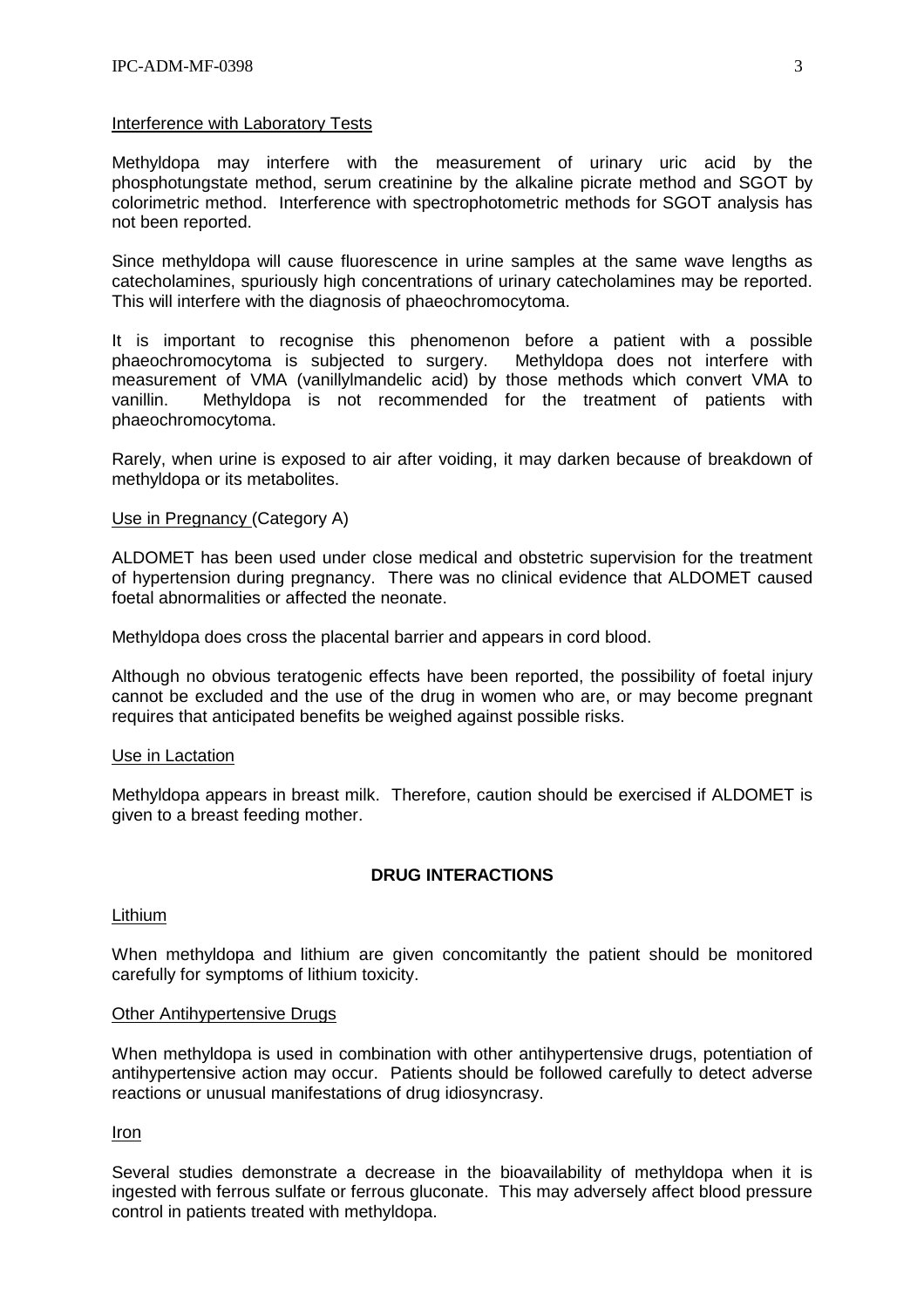#### Monoamine Oxidase(MAO)Inhibitors

See CONTRAINDICATIONS.

## **ADVERSE REACTIONS**

Sedation, usually transient, may occur during the initial period of therapy, or whenever the dose is increased. Headache, asthenia, or weakness may be noted as early and transient symptoms.

Significant adverse effects due to ALDOMET have been infrequent and this agent is usually well tolerated.

The following reactions have been reported:

#### Central Nervous System

Sedation (usually transient), headache, asthenia or weakness, paraesthesias, parkinsonism, Bell's palsy, involuntary choreoathetotic movements. Psychic disturbances, including nightmares, impaired mental acuity and reversible mild psychoses or depression. Dizziness, light-headedness and symptoms of cerebrovascular insufficiency (may be due to lowering of blood pressure).

#### **Cardiovascular**

Bradycardia, prolonged carotid sinus hypersensitivity, aggravation of angina pectoris. Orthostatic hypotension (decrease daily dosage). Oedema (and weight gain) usually relieved by use of a diuretic (discontinue methyldopa if oedema progresses or signs of heart failure appear).

#### **Gastrointestinal**

Nausea, vomiting, distension, constipation, flatus, diarrhoea, colitis, mild dryness of mouth, sore or `black' tongue, pancreatitis, sialoadenitis.

#### **Hepatic**

Liver disorders including hepatitis, jaundice, abnormal liver function tests.

#### **Haematological**

Positive Coombs test, haemolytic anaemia, bone marrow depression, leucopenia, granulocytopenia, thrombocytopenia, eosinophilia. Positive tests for antinuclear antibody, LE cells and rheumatoid factor.

#### Allergic

Drug-related fever and abnormal liver function tests with jaundice and hepatocellular damage (see PRECAUTIONS), lupus-like syndrome, myocarditis, pericarditis.

#### **Dermatological**

Rash as in eczema or lichenoid eruption; toxic epidermal necrolysis.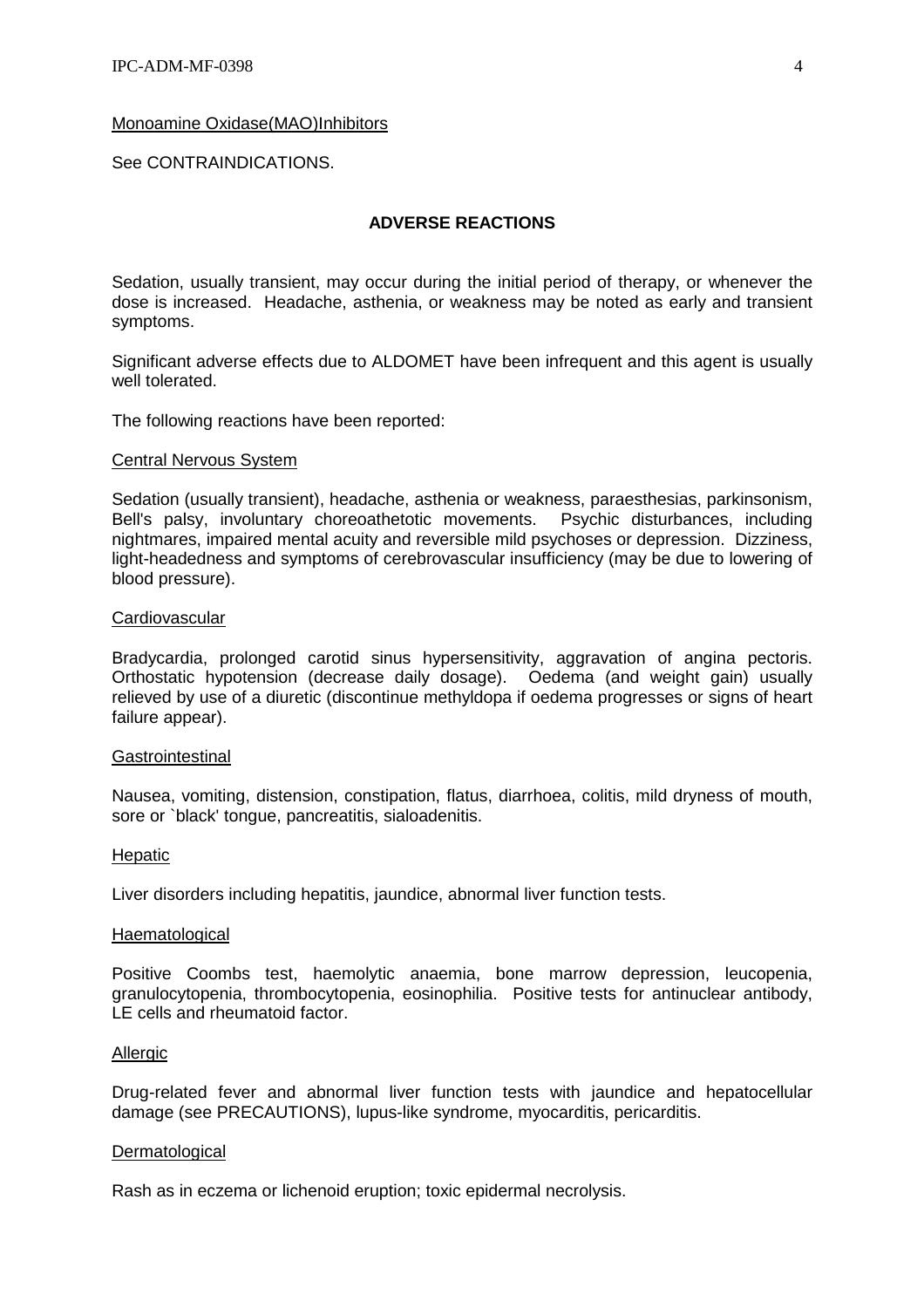#### **Other**

Nasal stuffiness, rise in BUN, breast enlargement, gynaecomastia, lactation, hyperprolactinaemia, amenorrhoea, impotence, decreased libido, mild arthralgia, with or without joint swellings, myalgia.

## **DOSAGE AND ADMINISTRATION**

#### **General**

Methyldopa is largely excreted by the kidney and patients with impaired renal function may respond to smaller doses. Syncope in older patients may be related to an increased sensitivity and advanced arteriosclerotic vascular disease. This may be avoided by lower doses.

Withdrawal of ALDOMET is followed by return of hypertension, usually within 48 hours. This is not complicated by an overshoot of blood pressure.

Therapy with ALDOMET may be initiated in most patients already on treatment with other antihypertensive agents.

ALDOMET may also be used concomitantly with MODURETIC<sup>®</sup> or beta-blocking agents. Many patients can be controlled with one tablet of MODURETIC and 500mg of ALDOMET administered once daily.

When methyldopa is given to patients on other antihypertensives, the dose of these agents may need to be adjusted to effect a smooth transition. Terminate these antihypertensive medications gradually if required (see manufacturers' recommendations on stopping these drugs).

Following such previous antihypertensive therapy, the initial dose of ALDOMET should be limited to not more than 500mg daily and increased as required at intervals of not less than 2 days.

### Adults

The usual starting dose of ALDOMET is 250mg two or three times a day in the first 48 hours. The daily dosage may then be increased or decreased, preferably at intervals of not less than two days, until an adequate response is achieved. The maximum recommended daily dosage is 3g.

When ALDOMET 500mg is added to 50mg of hydrochlorothiazide, the two agents may be given together once daily.

Many patients experience sedation for two or three days when therapy with ALDOMET is started, or when the dose is increased. When increasing the dosage, therefore, it may be desirable to increase the evening dose first.

### Children

Initial dosage is based on 10mg/kg of body weight daily in two to four doses. The daily dosage is then increased, or decreased, until an adequate response is achieved. The maximum dosage is 65mg/kg or 3.0g daily, whichever is less.